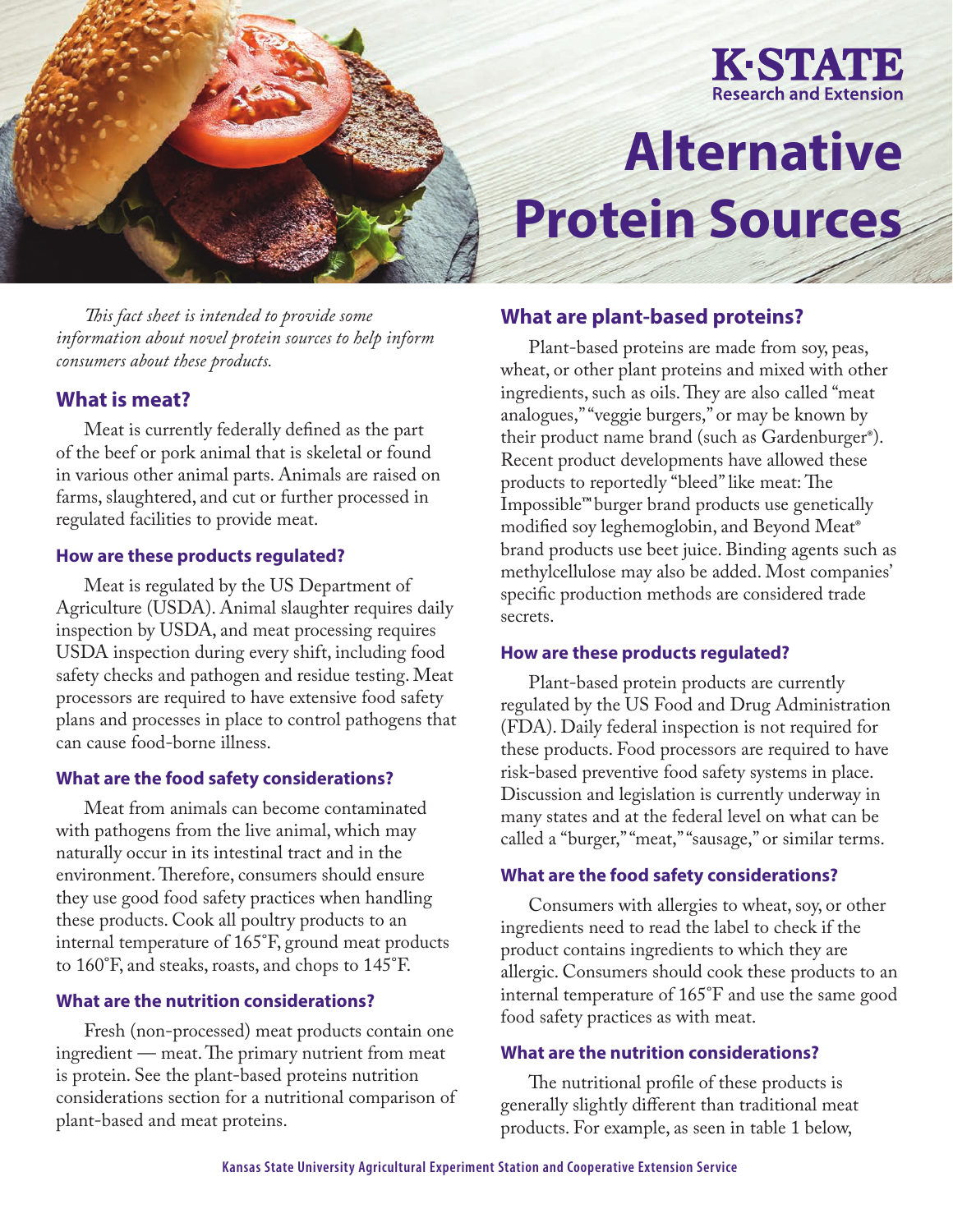Burger King's Impossible**™**Whopper**®**patty does contain fewer calories, fat, and cholesterol and more fiber than a regular Whopper**®** patty. However, the Impossible**™**Whopper**®**also contains more sodium and less protein than a regular Whopper®, and other products may contain higher levels of saturated fat in the form of coconut oil. Different products will vary nutritionally, as there are presently no established identity standards for these plant-based products. Most of these analogue products contain numerous ingredients.

The Recommended Dietary Allowance (RDA) or minimum amount of protein that people should eat each day is based on body weight. For example, a 50-year-old woman who weighs 140 pounds and does not exercise should consume 53 grams of protein a day. Therefore, a regular Whopper**®**meat patty would provide 38% of this person's recommended daily protein requirement, while an Impossible™Whopper<sup>®</sup> would provide 32% of her daily protein requirement (Table 1).

## **What is their marketplace status?**

Various restaurants offer Impossible**™** burgers on their menus. Beyond Meat**®** and many other plantbased products are available in many grocery stores.

# **What is cultured meat?**

Cultured meat is NOT currently available for purchase by consumers as it is not currently produced on a large scale. Cultured meat that is under development is grown in laboratories from animal

## **Table 1. Nutritional comparison of a regular Whopper® to an Impossible™ Whopper® (patty only)**

|                   | Regular<br><b>Whopper</b> <sup>®</sup> | Impossible<br><b>Whopper</b> <sup>®</sup> |
|-------------------|----------------------------------------|-------------------------------------------|
| Calories (Kcal)   | 240                                    | 210                                       |
| Fat $(q)$         | 18                                     | 12                                        |
| Saturated Fat (g) | 8                                      | 7                                         |
| Trans Fat $(q)$   | 1.5                                    | 0                                         |
| Cholesterol (mg)  | 80                                     | 0                                         |
| Sodium (mg)       | 230                                    | 330                                       |
| Carbohydrates (q) | 0                                      | 9                                         |
| Fiber (g)         | 0                                      | $\overline{2}$                            |
| Sugar (g)         | 0                                      | 1                                         |
| Protein (q        | 20                                     | 17                                        |

cell cultures in culture medium. The cells are grown on an edible non-meat based scaffold that holds cells in position. It is also called "cultured protein," "clean meat," "lab-grown meat," "in vitro meat," "imitation meat," "synthetic meat," "fake meat," or other terms.

# **How would these products be regulated?**

On March 7, 2019, the USDA and the FDA signed an agreement outlining what parts of this process would be regulated by FDA and USDA. There is currently a discussion on how "cultured meat" products should be labeled.

# **What are the food safety considerations with these novel products?**

The meat will be grown in sterile conditions, but there could still be potential for cross-contamination throughout the process. Consumers will also need to handle and cook this product as if it was meat.

# **What are the nutrition considerations?**

It is assumed that the nutritional profile of cultured meat will be similar to traditional meat products, but more information will be available after those products are available in the marketplace.

Note that cultured milk, egg white, and leather are also under development.

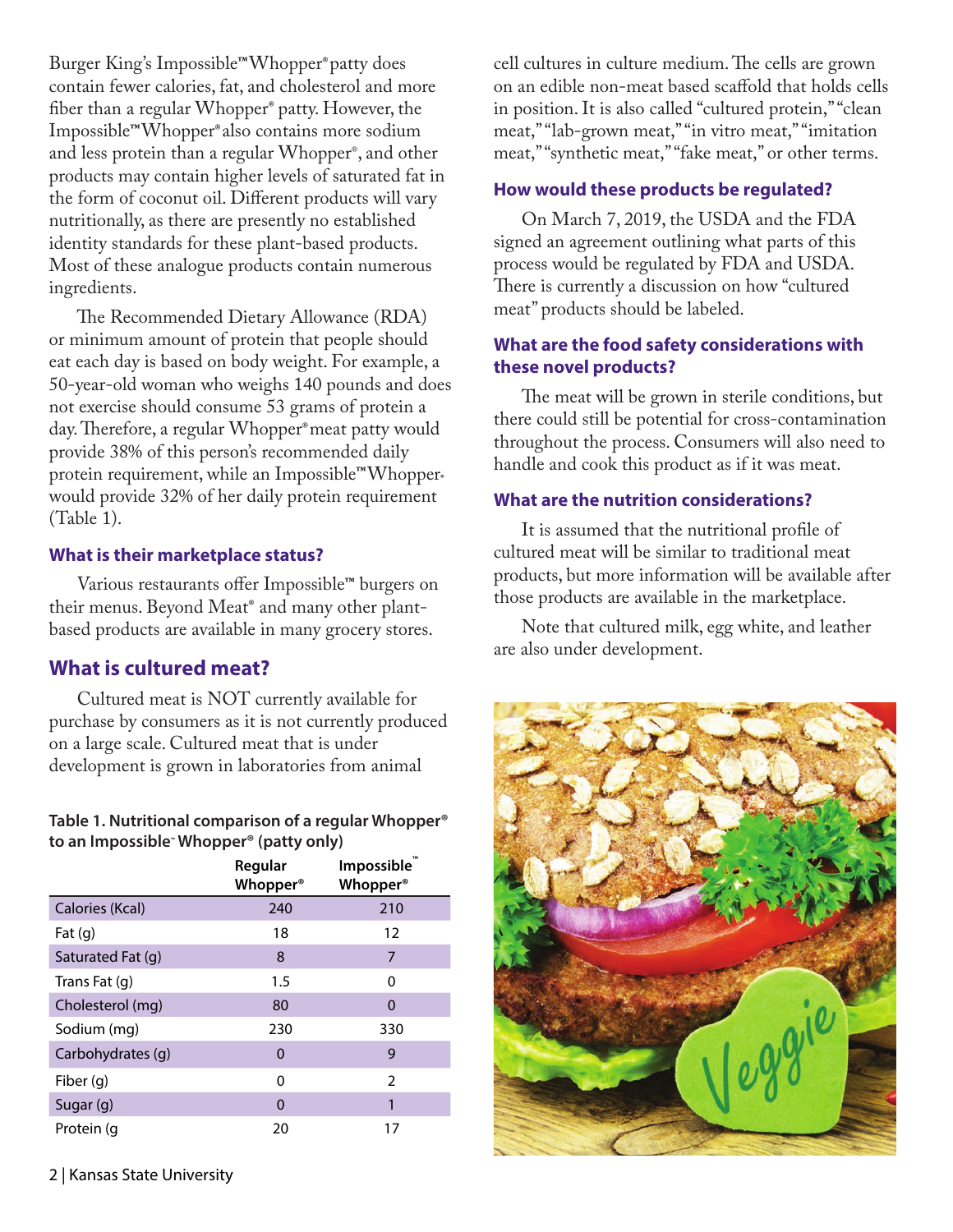**Any reference to commercial products**, trade names, or brand names is for information only, and no endorsement or approval is intended.

**Note** that this fact sheet does not cover the environmental impacts and animal welfare concerns of these various protein sources, but rather provides a list of some other resources that address those impacts.

#### **References and resources**

Greene, J. and Angadjivand, S. 2018. "Regulation of Cell-Cultured Meat." *Congressional Research Service in Focus.* IFI0947. Updated October 25, 2018.

Keefe, L. 2018. "#FakeMeat: How big a deal will animal meat analogs ultimately be?" *Animal Frontiers*, Volume 8, Issue 3, 30–37, *<https://doi.org/10.1093/af/vfy011>*

Kyriakopoulou K., Dekkers B, van der Goot AJ. 2019. Plant-based meat analogues. In: Galanakis C, editor. Sustainable meat production and processing. London (UK): Academic Press. p. 103–126.

Lynch, J. and Pierrehumbert, R. 2019. "Climate Impacts of Cultured Meat and Beef Cattle." *Frontiers in Sustainable Food Systems*. Volume 3, article 5.

- Malone, T. and McFadden, B. 2019. "Government restrictions on labeling products as 'meat' aren't likely to help anyone." The Conversation. Available from: *[https://](https://theconversation.com/government-restrictions-on-labeling-products-as-meat-arent-likely-to-help-anyone-117490) [theconversation.com/government-restrictions-on-labeling-products-as-meat-arent-likely-to-help-anyone-117490](https://theconversation.com/government-restrictions-on-labeling-products-as-meat-arent-likely-to-help-anyone-117490)*
- Penn State Extension. October 2018. Cell-culture based production of meat is expanding in the food industry. News article available from: *[https://extension.psu.edu/cell](https://extension.psu.edu/cell-culture-technology-and-potential-impacts-on-livestock-production)[culture-technology-and-potential-impacts-on-livestock-production](https://extension.psu.edu/cell-culture-technology-and-potential-impacts-on-livestock-production)*
- Stephens, N. et al. 2018. "Bringing cultured meat to market: Technical, socio-political, and regulatory challenges in cellular agriculture." *Trends in Food Science & Technology 78*: 155–166.
- White, R. and Hall, M. 2017. "Nutritional and greenhouse gas impacts of removing animals from US agriculture." *Proceedings of the National Academy of Sciences of the United States of America*. Available from: *[www.pnas.org/cgi/doi/10.1073/pnas.1707322114](http://www.pnas.org/cgi/doi/10.1073/pnas.1707322114)*

#### **Author**

Londa Nwadike, Ph.D. *Assistant Extension Professor and Food Safety Specialist, Kansas State University and the University of Missouri*

#### **Reviewers**

Julie Garden-Robinson, Ph.D. *Professor and Extension Nutrition and Food Safety Specialist, North Dakota State University*

> Elizabeth Boyle, Ph.D.  *Professor and Extension Meat Specialist, Kansas State University*

Fadi Aramouni, Ph.D. *Professor and Extension Food Safety Specialist, Kansas State University* 

Karen Blakeslee, M.S. *Extension Associate, Rapid Response Center Coordinator, Kansas State University*

Sandy Procter, Ph.D. *Assistant Professor and Extension Nutrition Specialist, Kansas State University*

Rodrigo Tarté, Ph.D. *Assistant Professor and Extension Meat Specialist, Iowa State University*